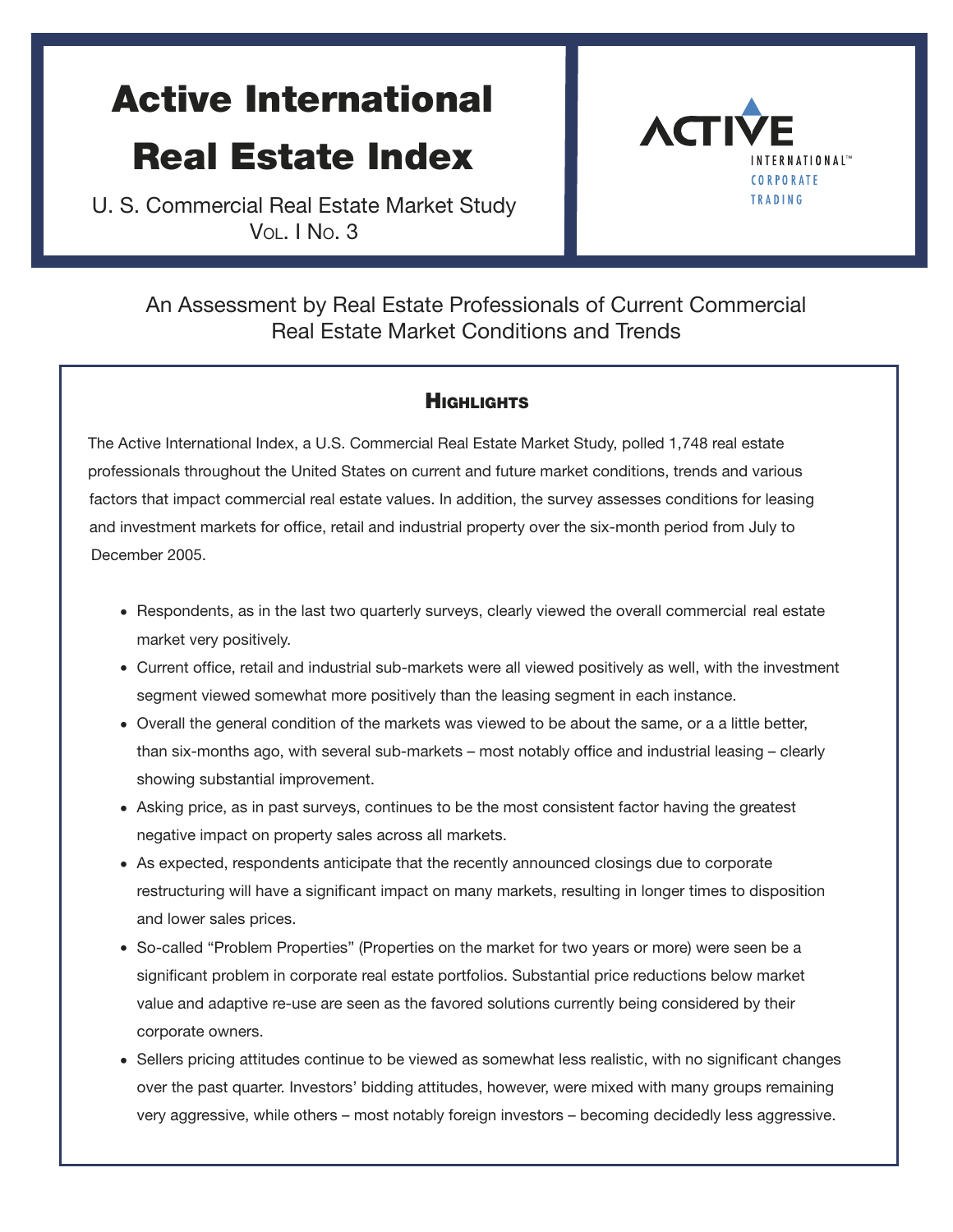#### INTRODUCTION

The condition of the commercial real estate markets continues to be of great interest as it is generally believed to be a reliable predictor of economic activity overall. The purpose of this quarterly survey is to provide a timely indicator of changes in the national real estate markets while hoping to gain a better understanding of the mitigating factors that impact commercial property values.

This, the third quarterly, nationwide survey polled 1,490 transaction professionals of Grubb & Ellis – a global leader in real estate transaction, management and consulting services – as well as 258 consultants, bankers and others intimately involved in commercial real estate activities. Participants were asked broad qualitative questions about conditions and trends in two (2) distinct transaction types (leasing and investment), three (3) distinct commercial property markets (office, retail & industrial) as well as several sub-markets in each.

Participants were also asked to evaluate the impact of various negative factors (size, age, condition, environmental issues & asking price) as well as to characterize the bidding attitudes of several investor categories (1031 & TIC, REITs, Foreign, Institutions, Value-Added and Core [Stabilized Properties]), as well as the current bidding attitudes of sellers. New to this survey are questions regarding the impact of current corporate restructuring on inventory levels and "problem properties," as well as which disposition alternatives are currently being considered to effectively deal with these properties.

#### **FINDINGS**

#### CURRENT CONDITIONS IN THE U.S. COMMERCIAL REAL ESTATE MARKET - OVERALL

*Q. From an overall perspective how would you describe the current commercial real estate market?* (RESPONSE SCALE = EXCELLENT, VERY GOOD, GOOD, FAIR, POOR, NOT SURE.)



When respondents were asked how they would describe the current commercial real estate market, everyone (100%) had an opinion, and their opinion was, once again, very positive. Statistically, their opinion was essentially the same as in the past quarter, with 88% in this quarter vs. 87% in the past quarter saying excellent (14% vs.13%), very good (38% vs. 41%) or good (36% vs. 33%). Fewer (10% vs. 11%) said fair, and fewer still (0% vs. 2%) said poor.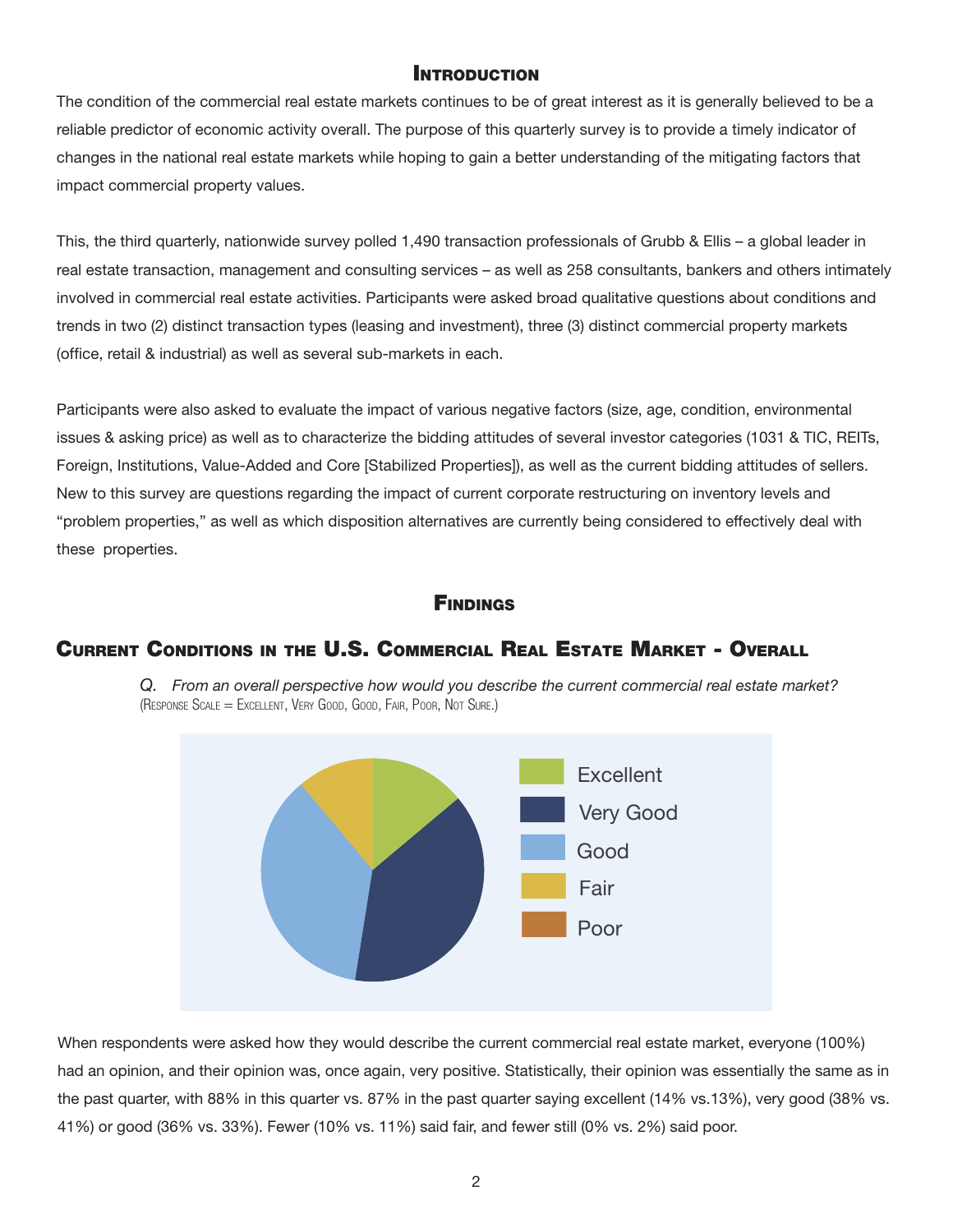# CURRENT CONDITIONS IN THE U.S. COMMERCIAL REAL ESTATE MARKET (OFFICE, RETAIL, INDUSTRIAL)

Q. Considering how you rated overall real estate market conditions, how would you characterize the Leasing and Investment markets for the following property types? OFFICE LEASING / INVESTMENT - RETAIL LEASING / INVESTMENT - INDUSTRIAL LEASING / INVESTMENT (RESPONSE SCALE = EXCELLENT, VERY GOOD, GOOD, FAIR, POOR, NOT SURE.)



Overall, respondents with an opinion viewed both of the office markets very positively. The office investment market, however, was viewed significantly more positively than the office leasing market with 92% saying excellent (36%), very good (35%) or good (21%) for office investment vs. 77% of respondents saying excellent (9%), very good (29%) or good (39%) for office leasing. More than twice as many (22%) said fair (21% vs. 8%) or poor (1% vs. 0%) for office leasing markets vs. office investment markets.

Retail markets as well – although not quite as pronounced on an overall basis as office markets – showed significantly more strength on the investment side. While viewed on an overall basis, the 97% who said excellent, very good or good in both instances are seemingly the same, the underlying numbers, however, indicate a much stronger investment market with almost half (48%) of respondents saying retail investment markets were excellent vs. slightly more than one quarter (29%) having the same opinion of retail leasing markets.

Industrial markets followed the same pattern with nine-in-ten (90%) saying excellent (31%), very good (37%) or good (22%) for industrial investment vs. 85% saying excellent (10%), very good (30%) or good (45%) for industrial leasing. Of those with a negative opinion, more had a negative opinion of industrial leasing markets with 15% saying fair (14%) or poor (1%) vs. only 11% saying fair (11%) or poor (0%) for industrial investment markets.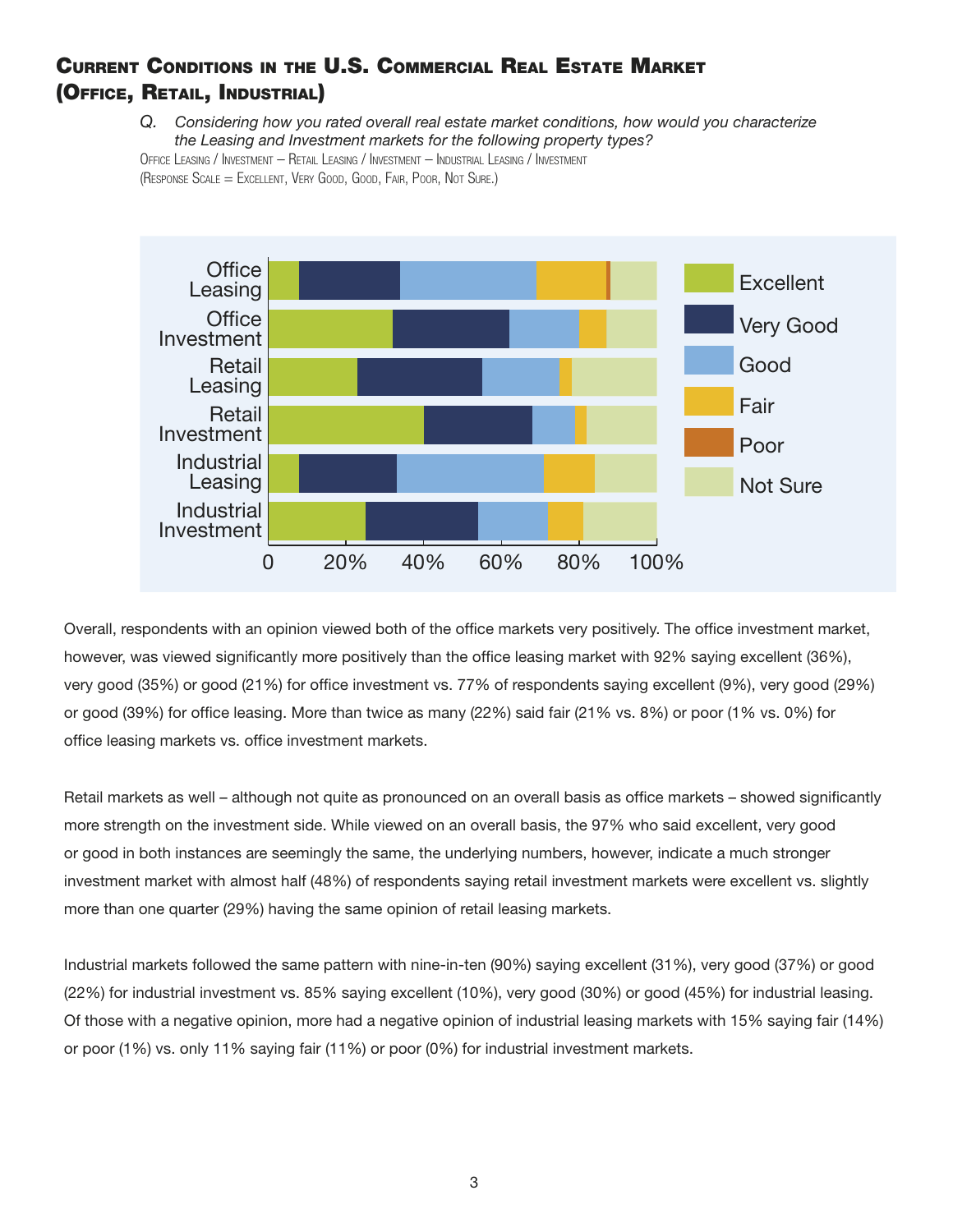## **MARKET CONDITIONS TODAY VS. SIX-MONTHS AGO**

Q. Considering your opinion of current market conditions, what would you say is the general condition of the Leasing and Investment markets today compared with six-months ago? OFFICE LEASING / INVESTMENT - RETAIL LEASING / INVESTMENT - INDUSTRIAL LEASING / INVESTMENT

(RESPONSE SCALE = A LOT BETTER, A LITTLE BETTER, ABOUT THE SAME, A LITTLE WORSE, A LOT WORSE, NOT SURE.)



In every category, more than nine-in-ten respondents with an opinion (ranging from 92% for retail leasing to 98% for office leasing) said that market conditions were about the same, a little or a lot better than six-months ago.

As expected from past surveys, there were wide variations within those numbers. Office leasing with 98% (36% about the same, 47% a little better and 15% a lot better) was clearly substantially more positive than retail leasing with 92% (58% about the same, 28% a little better and 6% a lot better).

#### **IMPACT OF NEGATIVE FACTORS - OFFICE**

Q. Of all the factors (excluding Interest and Cap Rates) that negatively impact the sale of Office properties in your market, can you rate which factors are currently having the greatest impact? ASKING PRICE, ENVIRONMENTAL ISSUES, CONDITION, EXCESS INVENTORY, AGE, SIZE



(RESPONSE SCALE = NO IMPACT, LITTLE IMPACT, SOME IMPACT, SUBSTANTIAL IMPACT, GREAT IMPACT, NOT SURE.)

While on average, 13% of respondents did not have an opinion, those respondents with an opinion expressing great or substantial impact named condition and asking price (essentially the same at 49% and 47% respectively) as the factors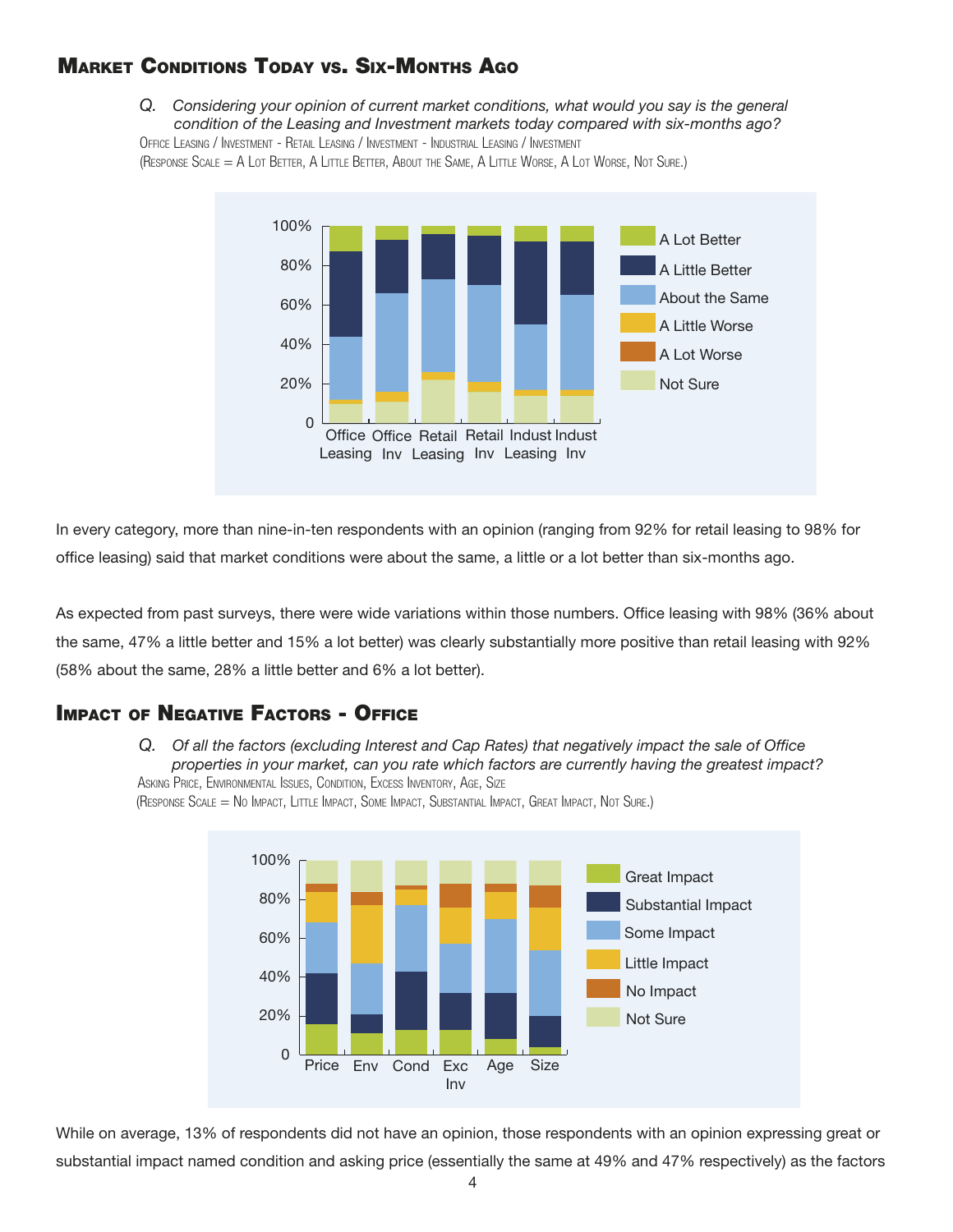having the most negative impact on the sale of office properties. Age and excess inventory (both at 37%), environmental issues (25%) and size (23%) all trailed significantly.

#### **IMPACT OF NEGATIVE FACTORS - RETAIL**

Q. Of all the factors (excluding Interest and Cap Rates) that negatively impact the sale of Retail properties in your market, can you rate which factors are currently having the greatest impact? ASKING PRICE, ENVIRONMENTAL ISSUES, CONDITION, EXCESS INVENTORY, AGE, SIZE





While more than one-in-four (27%) said that they were not sure, due once again to the specialized nature of retail marketing we previously discussed, those respondents with an opinion expressing great or substantial impact named asking price (47%) as the factor having the most negative impact on the sale of retail properties. Asking price was trailed by condition (36%), age (31%), excess inventory and environmental issues (both at 24%) and size (19%).

## **IMPACT OF NEGATIVE FACTORS - INDUSTRIAL**

Q. Of all the factors (excluding Interest and Cap Rates) that negatively impact the sale of Industrial properties in your market, can you rate which factors are currently having the greatest impact? ASKING PRICE, ENVIRONMENTAL ISSUES, CONDITION, EXCESS INVENTORY, AGE, SIZE



(RESPONSE SCALE = NO IMPACT, LITTLE IMPACT, SOME IMPACT, SUBSTANTIAL IMPACT, GREAT IMPACT, NOT SURE.)

While once again – as with office properties – on average 17% of respondents did not have an opinion, of those respondents with an opinion expressing great or substantial impact, condition (44%), environmental issues (41%) and asking price (39%) as the factors having the most negative impact on the sale of industrial properties. They were trailed by age (36%), excess inventory (32%) and size (30%).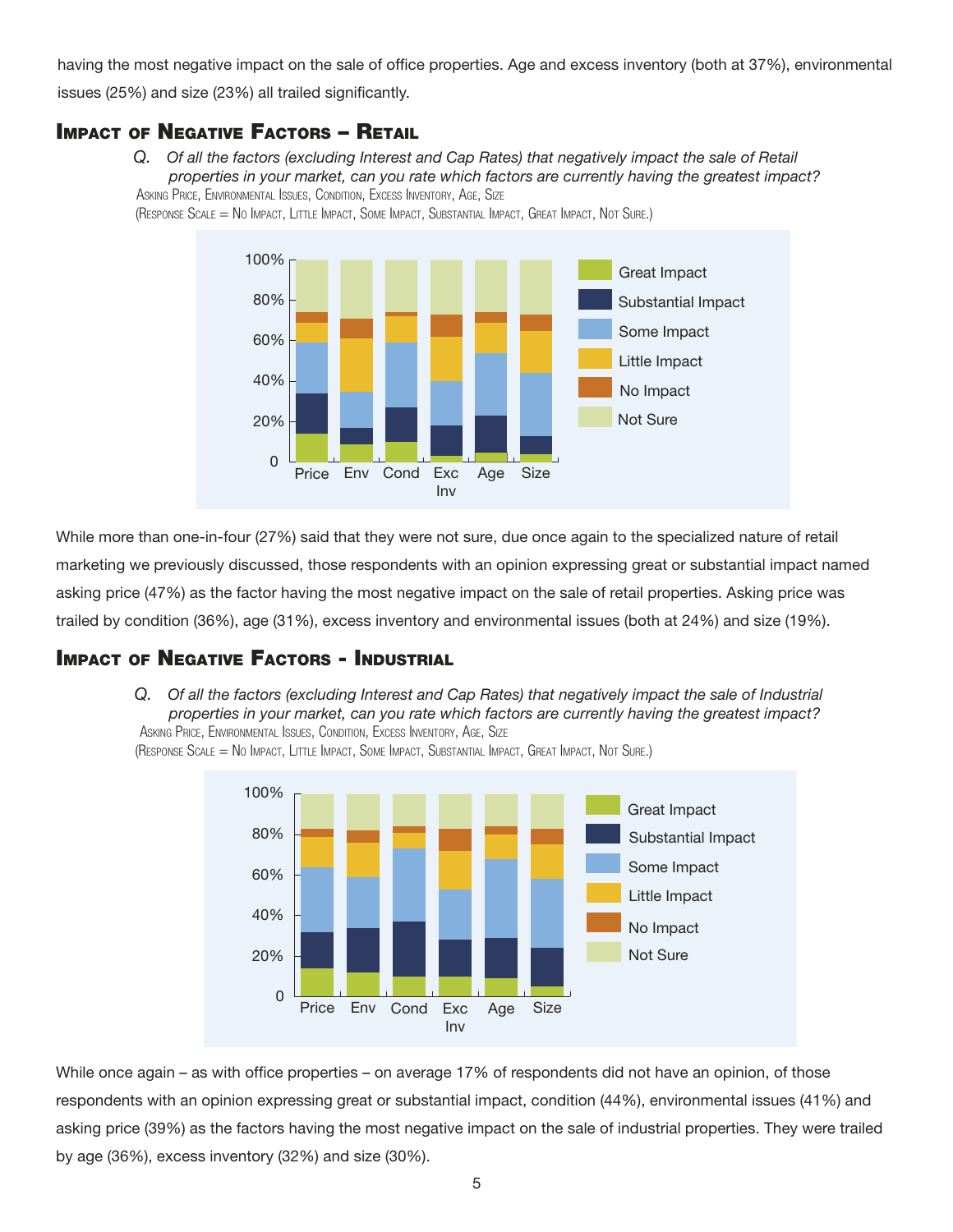## **IMPACT OF CURRENT CORPORATE RESTRUCTURING**

Q. In light of current market conditions, how much impact do you believe the many recently announced closings of a large number of corporate owned facilities  $-$  due to bankruptcy, outsourcing, etc.  $-$  will have on the markets in those areas?

(RESPONSE SCALE = NO IMPACT, LITTLE IMPACT, SOME IMPACT, SUBSTANTIAL IMPACT, GREAT IMPACT, NOT SURE.)



Most (96%) of respondents had an opinion, and of those with an opinion, more than three-out-of-four (78%) said great impact (3%), substantial impact (21%) or some impact (53%). Less than one-in-ten (8%) said little or no impact, both at (4%).

#### **EFFECTS OF INCREASED INVENTORY**

Q. Assuming an increase in inventory due to a large number of corporate-owned facilities now closing, what do you believe will be the effects on the sale of these properties?

(RESPONSE SCALE = LOWER SALES PRICES, LONGER TIME TO DISPOSITION, INCREASED MARKETING COSTS.)



While more than one-in-ten respondents (12%) did not have an opinion, of those respondents with an opinion, most (58%) believed that longer times to disposition would be the major effect, followed by lower sales prices (26%) and increased marketing costs (5%).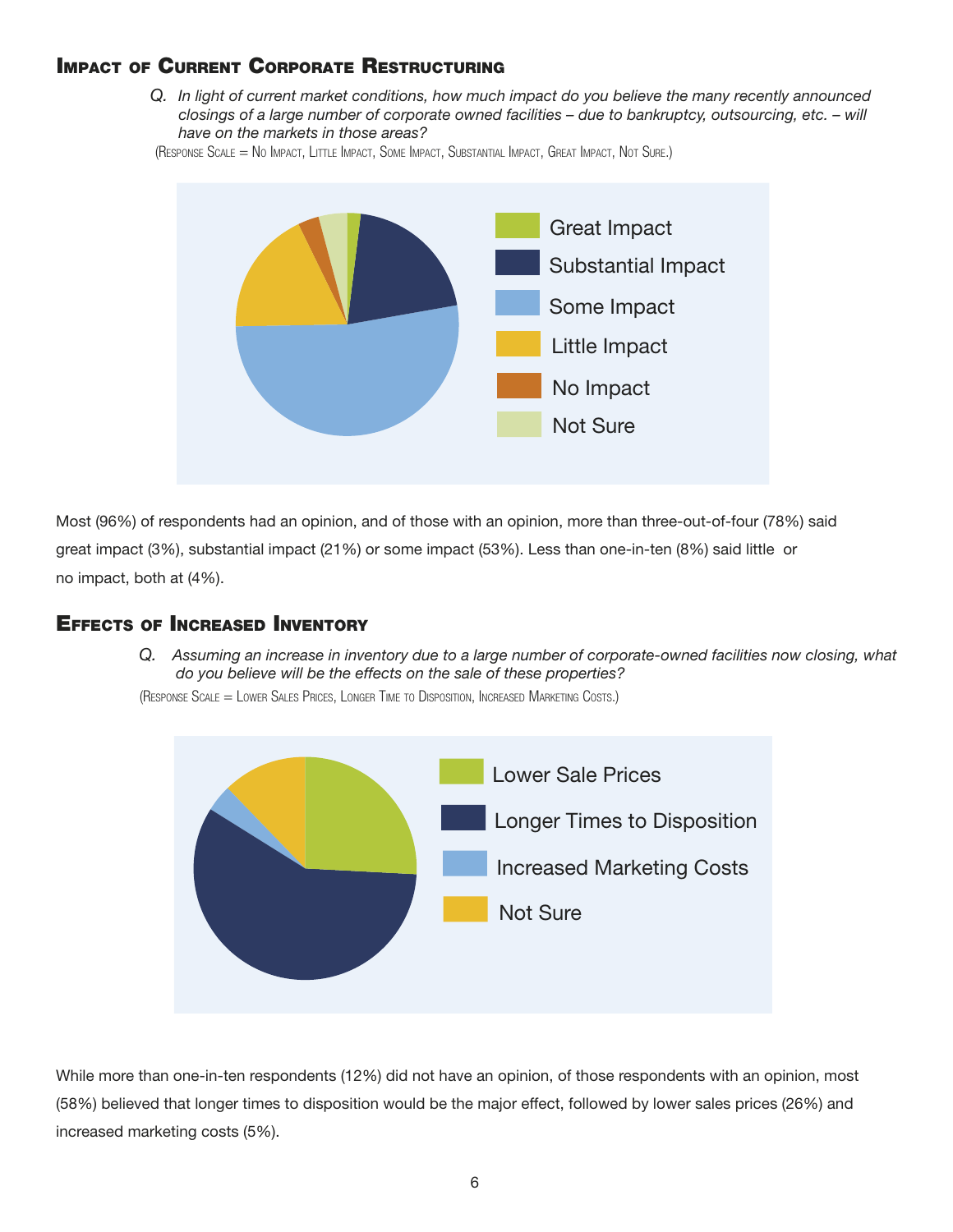#### **DISPOSITION OF PROBLEM PROPERTIES**

Q. Of all the corporate-owned facilities currently available in your market areas, what percentage of these properties could be considered "problem properties?" (Properties on the market for two years or more.) (RESPONSE SCALE = LESS THAN 10%, 10% TO 19%, 20% TO 29%, 30% TO 39%, 40% TO 49%, 50% OR MORE.)



Of the 90% of respondents with an opinion, half (53%) said less than 10% of the properties available in their market area could be considered "problem properties." More than one-in-four respondents (27%) said 10 to 19% and surprisingly large percentages said 20 to 29% (11%) or 30 to 39% (5%). Few (2% in each instance) said 40 to 49% or 50% or more.

> Q. When faced with "problem properties," what disposition alternatives have your corporate clients considered, or are considering?

(RESPONSE SCALE = SUBSTANTIAL PRICE REDUCTIONS BELOW MARKET VALUE, SELLER FINANCING, AUCTION, DONATION, ADAPTIVE RE-USE, SALE/LEASEBACK.)



Six-in-ten respondents (60%) said that when faced with the disposition of "problem properties" their clients considered substantial price reductions below market value. Substantial price reductions below market value was trailed by adaptive re-use (52%), auction and sale / leaseback (both at 34%), seller financing (23%) and donation (6%).

#### **PRICING ATTITUDES OF SELLERS**

Q. Have sellers become more or less realistic compared to six-months ago? (RESPONSE  $S$ cale = LESS REALISTIC, NEITHER LESS OR MORE, MORE REALISTIC.)